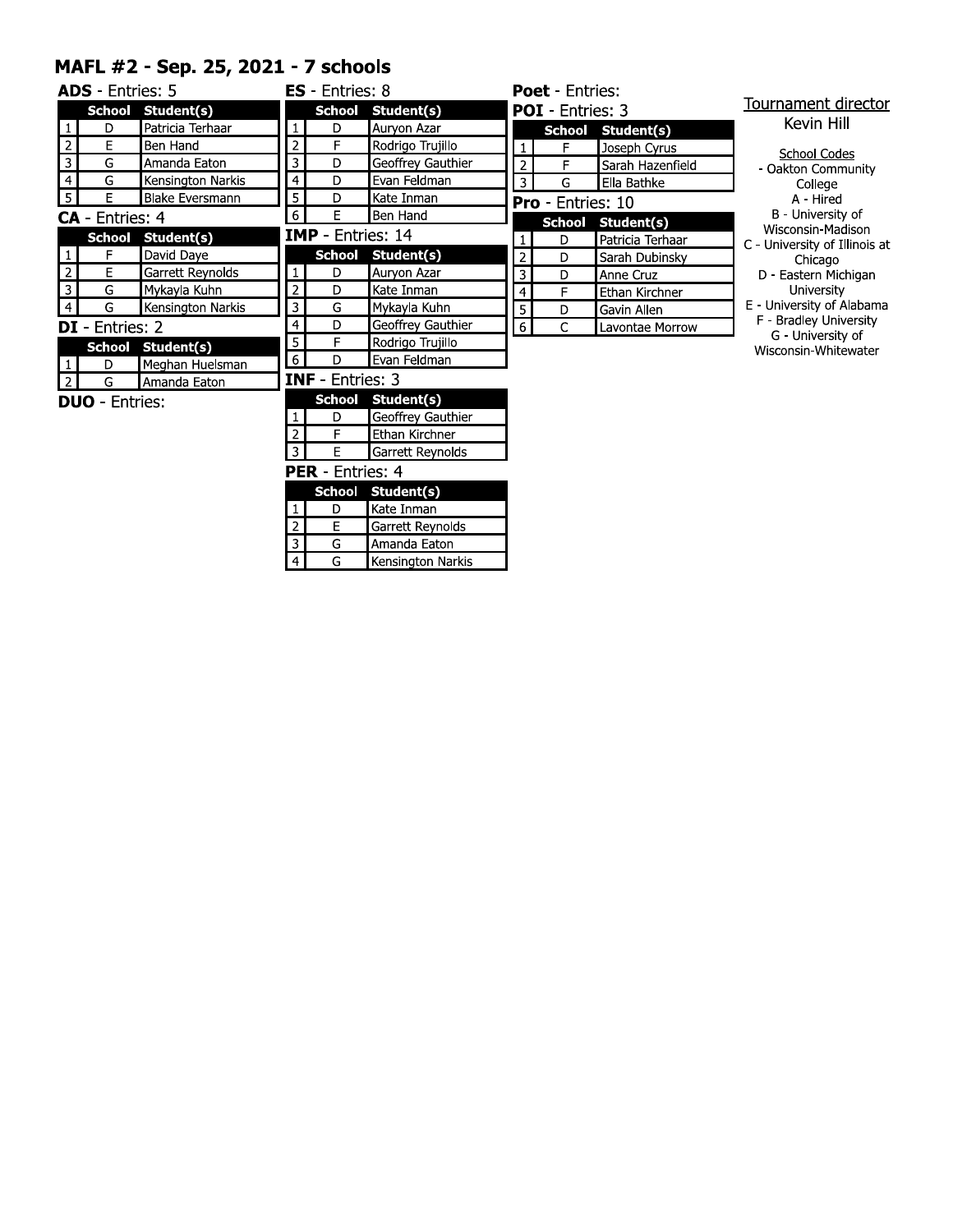## MAFL #2 **Team sweepstakes**

| Team                                   |    |    |    |   |    |    |    |    |   |    |    |     | ADS CA DI DUO ES IMP INF PER Poet POI Pro Total Place |
|----------------------------------------|----|----|----|---|----|----|----|----|---|----|----|-----|-------------------------------------------------------|
| Eastern Michigan University (D)        | 12 |    |    | 0 | 30 | 30 | 12 | 12 | 0 | 0  | 34 | 142 |                                                       |
| University of Wisconsin-Whitewater (G) | 14 | 14 | 10 | 0 |    | 8  |    | 14 | 0 | 8  |    | 68  |                                                       |
| Bradley University (F)                 |    |    |    | 0 | 10 |    | 10 |    |   | 22 | 6  | 64  |                                                       |
| University of Alabama (E)              | 14 |    |    | 0 |    |    | 8  | 10 | 0 |    |    | 44  |                                                       |
| University of Illinois at Chicago (C)  |    |    |    |   |    |    |    |    |   |    |    |     |                                                       |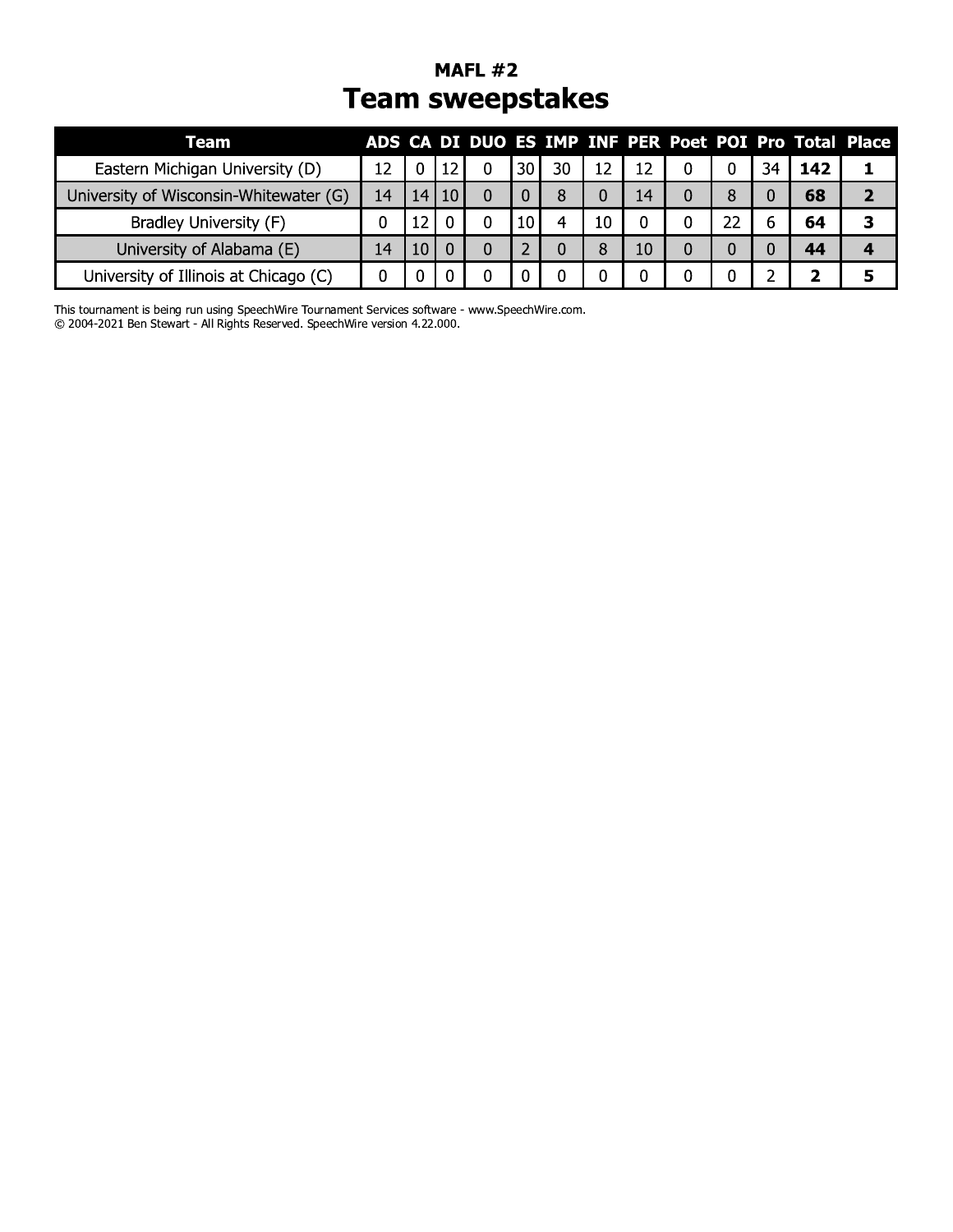## **MAFL #2 After Dinner Speaking**

| <b>Code</b>    | Team                               | Competitor(s)                               | <b>Prelims</b>                |       | <b>Rank Head to Spkr. Prelim</b> |    |                    |
|----------------|------------------------------------|---------------------------------------------|-------------------------------|-------|----------------------------------|----|--------------------|
|                |                                    |                                             |                               | total |                                  |    | head points result |
| D <sub>1</sub> | Eastern Michigan University        | Patricia Terhaar                            | 1 (23), 3 (22) $ 1(24) $      |       |                                  | 69 |                    |
| E1             | University of Alabama              | Ben Hand                                    | $2(22), 4(16)$ $2(23)$        | 8     | 2                                | 61 |                    |
| E <sub>2</sub> | University of Alabama              | <b>Blake Eversmann</b>                      | $\vert$ 5 (19), 5 (15) 3 (22) | 13    |                                  | 56 | 5                  |
| G <sub>1</sub> | University of Wisconsin-Whitewater | Kensington Narkis   4 (20), 2 (23)   5 (18) |                               | 11    |                                  | 61 |                    |
| G <sub>2</sub> | University of Wisconsin-Whitewater | Amanda Eaton                                | $3(21), 1(24)$ 4(20)          | 8     | 3                                | 65 | 3                  |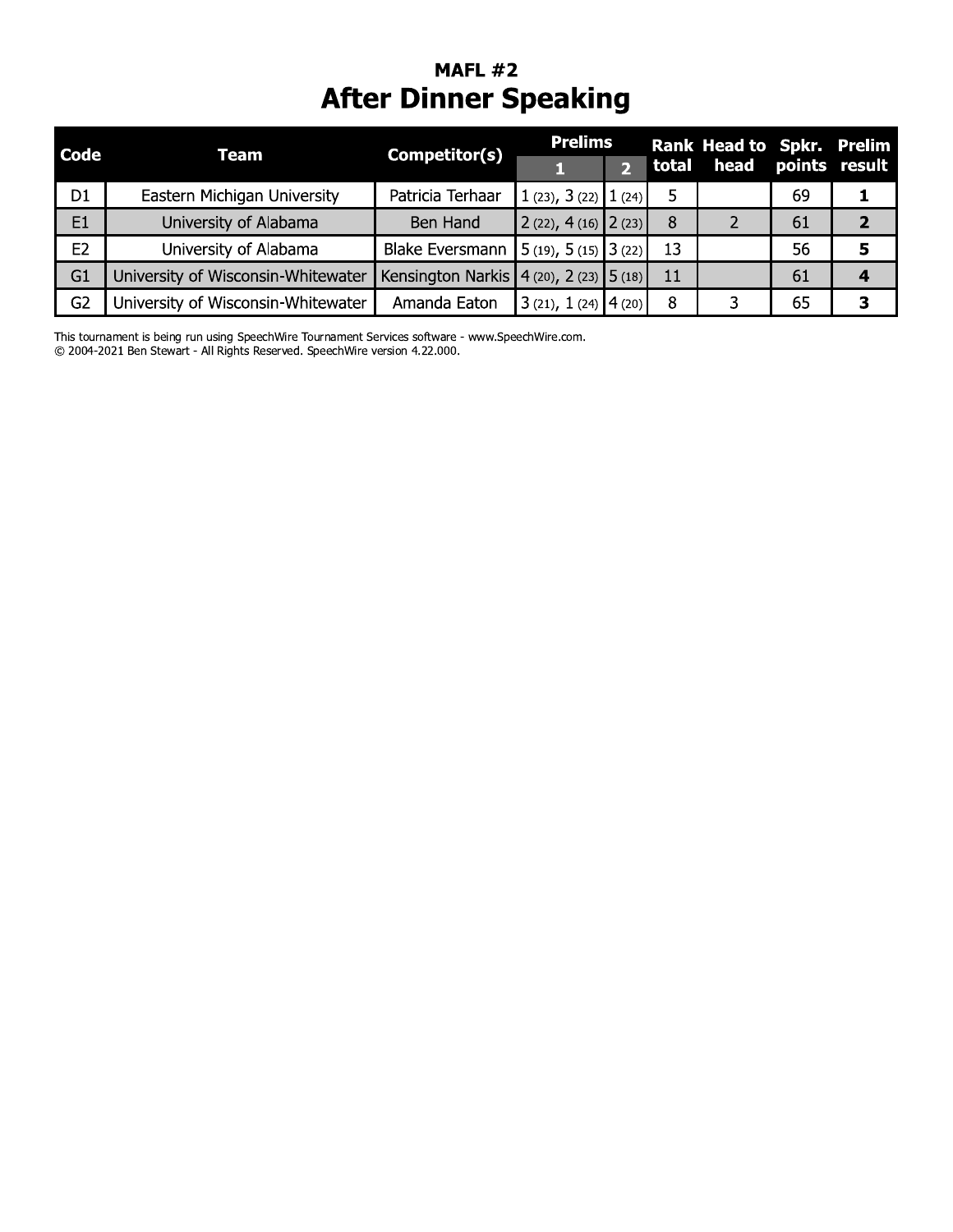## **MAFL #2 Communication Analysis**

| <b>Code</b>    | Team                               | Competitor(s)                                   | <b>Prelims</b>                        |       | Rank Head to Spkr. Prelim |    |                    |
|----------------|------------------------------------|-------------------------------------------------|---------------------------------------|-------|---------------------------|----|--------------------|
|                |                                    |                                                 |                                       | total |                           |    | head points result |
| E <sub>3</sub> | University of Alabama              | Garrett Reynolds                                | $\vert$ 2 (23) $\vert$ 2 (22), 2 (23) | b     |                           | 68 |                    |
| F1             | <b>Bradley University</b>          | David Daye                                      | $1(25)$ $1(23)$ , $1(24)$             |       |                           | 72 |                    |
| G1             | University of Wisconsin-Whitewater | Kensington Narkis   $4(19)$   $4(20)$ , $4(19)$ |                                       | 12    |                           | 58 |                    |
| G <sub>3</sub> | University of Wisconsin-Whitewater | Mykayla Kuhn                                    | $3(22)$ $3(21)$ , $3(21)$             | 9     |                           | 64 |                    |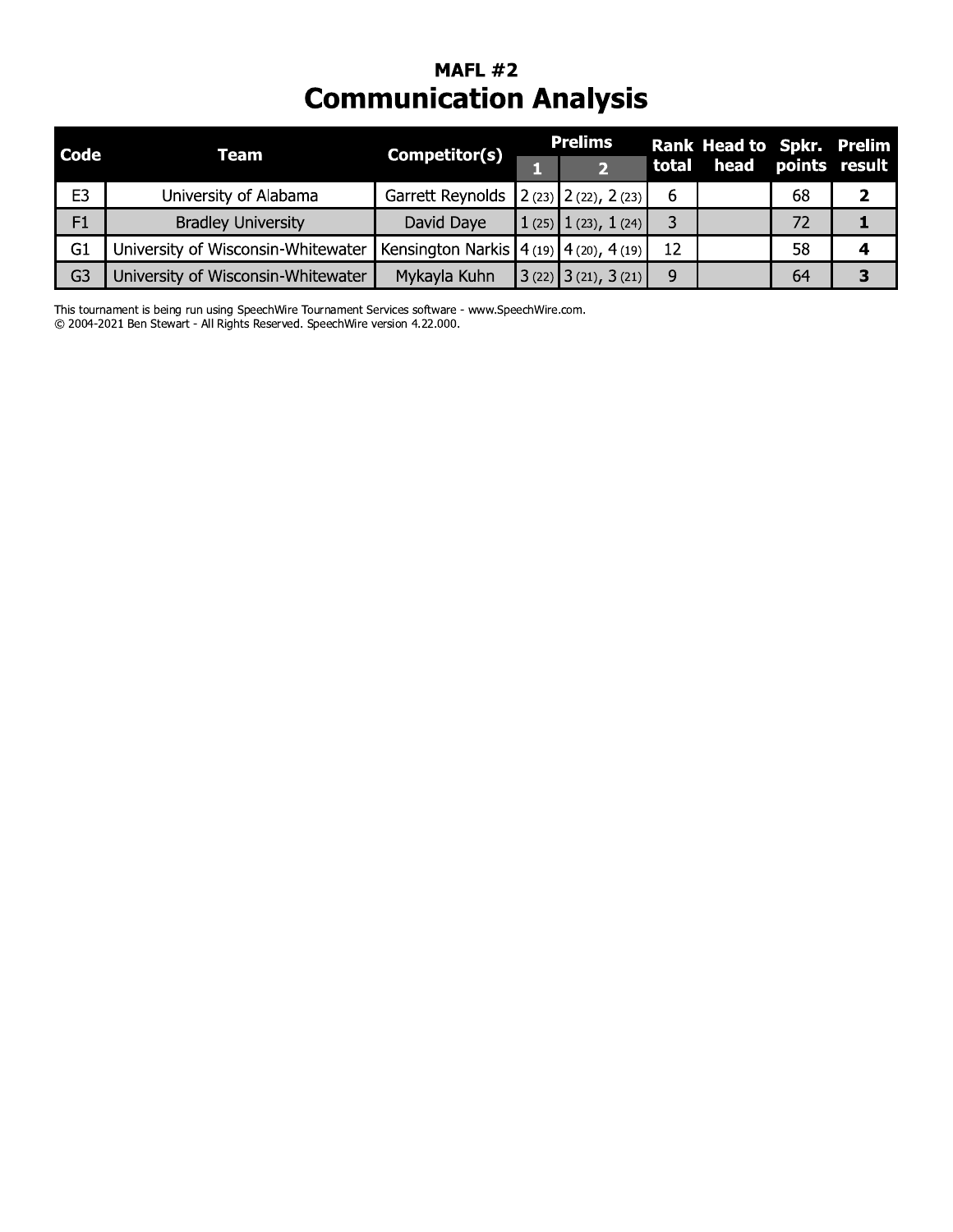## **MAFL #2 Dramatic Interpretation**

| <b>Code</b>    | Team                               | <b>Competitor(s)</b>                        | Prelims                   | Rank Head to Spkr. Prelim |  |    |                    |
|----------------|------------------------------------|---------------------------------------------|---------------------------|---------------------------|--|----|--------------------|
|                |                                    |                                             |                           | total                     |  |    | head points result |
| D7             | Eastern Michigan University        | Meghan Huelsman   1 (25), $2$ (20)   1 (24) |                           |                           |  | 69 |                    |
| G <sub>2</sub> | University of Wisconsin-Whitewater | Amanda Eaton                                | $\ 2(21), 1(22)\ 2(23)\ $ |                           |  | 66 |                    |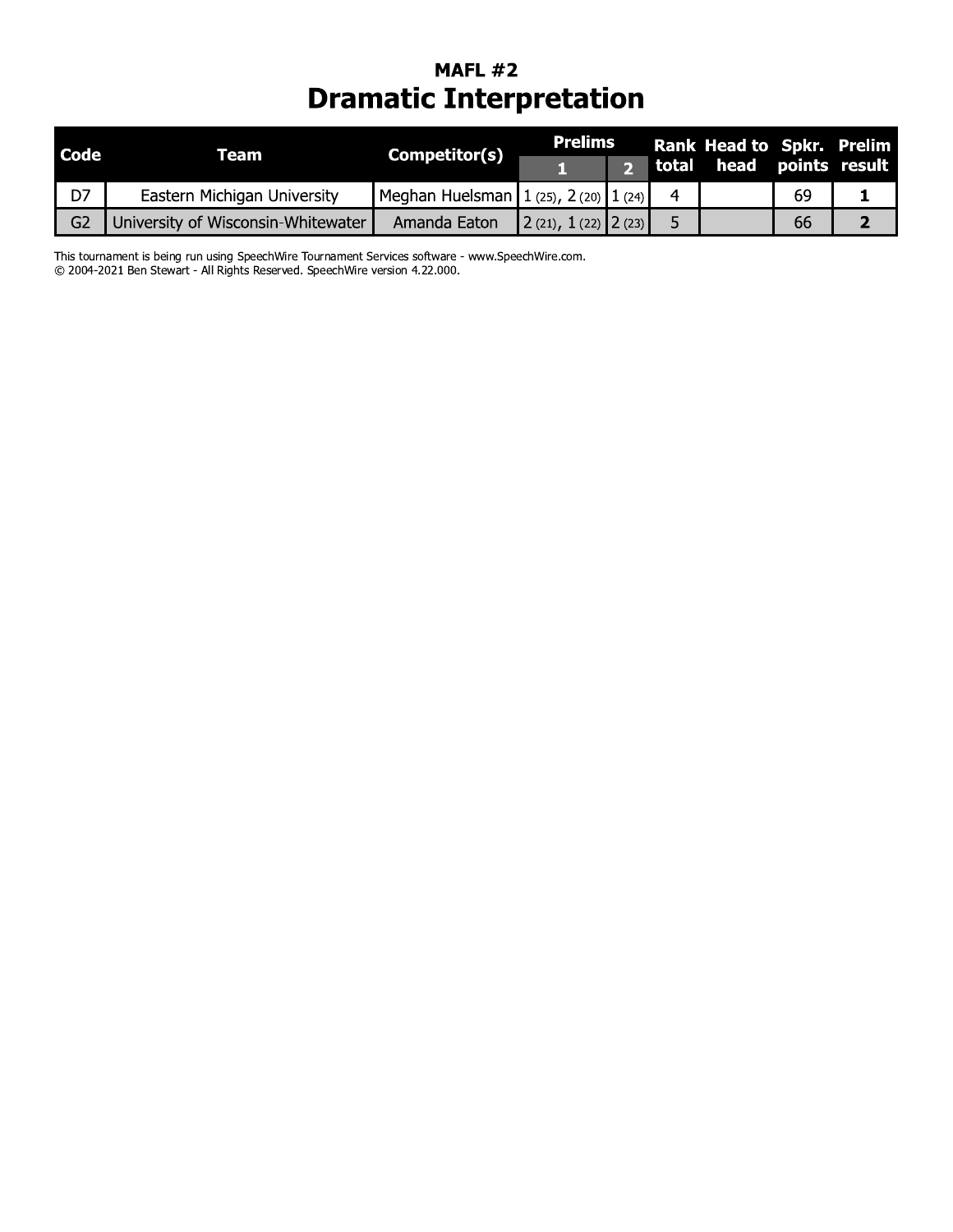## **MAFL #2 Extemporaneous Speaking**

| Code           | <b>Team</b>                        | Competitor(s)          | <b>Prelims</b> |                         | <b>Rank</b> | Spkr.  | <b>Prelim</b> |  |
|----------------|------------------------------------|------------------------|----------------|-------------------------|-------------|--------|---------------|--|
|                |                                    |                        |                | $\overline{\mathbf{2}}$ | total       | points | result        |  |
| D <sub>2</sub> | Eastern Michigan University        | Evan Feldman           | 2(21)          | 2(24)                   | 4           | 45     | 4             |  |
| D <sub>3</sub> | Eastern Michigan University        | Geoffrey Gauthier      | 4(22)          | 1(25)                   | 5           | 47     | 5             |  |
| D <sub>4</sub> | Eastern Michigan University        | Kate Inman             | 1(22)          | 2(23)                   | 3           | 45     | 2             |  |
| D <sub>6</sub> | Eastern Michigan University        | Auryon Azar            | 2(24)          | 1(24)                   | 3           | 48     |               |  |
| E1             | University of Alabama              | Ben Hand               | 1(25)          | 3(23)                   | 4           | 48     | 3             |  |
| E2             | University of Alabama              | <b>Blake Eversmann</b> | 3(20)          | 4(20)                   |             | 40     | 7             |  |
| F <sub>2</sub> | <b>Bradley University</b>          | Rodrigo Trujillo       | 3(23)          | 3(21)                   | 6           | 44     | 6             |  |
| G <sub>3</sub> | University of Wisconsin-Whitewater | Mykayla Kuhn           | 4(19)          | 4(22)                   | 8           | 41     | 8             |  |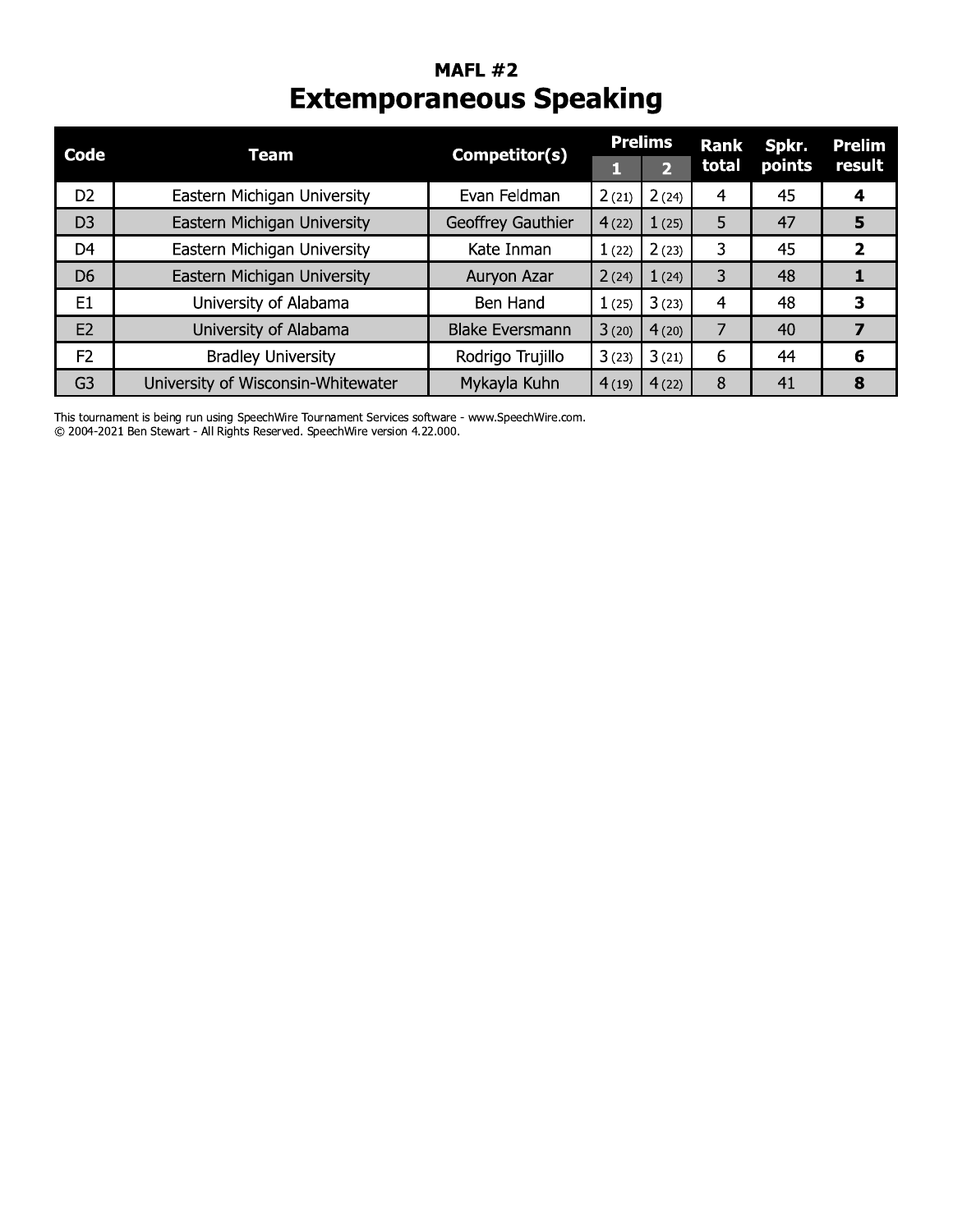## **MAFL #2 Impromptu Speaking**

| Code           | Team                               | Competitor(s)          |       | <b>Prelims</b>          | <b>Rank</b>    | Spkr.  | <b>Prelim</b>  |
|----------------|------------------------------------|------------------------|-------|-------------------------|----------------|--------|----------------|
|                |                                    |                        | н     | $\overline{\mathbf{2}}$ | total          | points | result         |
| <b>B1</b>      | University of Wisconsin-Madison    | Charles Johnson        | 4(20) | 5(20)                   | 9              | 40     | 13             |
| <b>B2</b>      | University of Wisconsin-Madison    | Marina Kerekes         | 5(20) | 3(20)                   | 8              | 40     | 10             |
| B <sub>3</sub> | University of Wisconsin-Madison    | Gabe Sanders           | 4(20) | 4(19)                   | 8              | 39     | 11             |
| D <sub>2</sub> | Eastern Michigan University        | Evan Feldman           | 2(23) | 1(25)                   | 3              | 48     | $\overline{2}$ |
| D <sub>3</sub> | Eastern Michigan University        | Geoffrey Gauthier      | 1(23) | 2(23)                   | 3              | 46     | 5              |
| D <sub>4</sub> | Eastern Michigan University        | Kate Inman             | 3(21) | 2(22)                   | 5              | 43     | 6              |
| D <sub>5</sub> | Eastern Michigan University        | Anne Cruz              | 3(22) | 3(22)                   | 6              | 44     | 7              |
| D <sub>6</sub> | Eastern Michigan University        | Auryon Azar            | 1(24) | 1(24)                   | $\overline{2}$ | 48     | 1              |
| E <sub>1</sub> | University of Alabama              | Ben Hand               | 4(21) | 5(17)                   | 9              | 38     | 14             |
| E <sub>2</sub> | University of Alabama              | <b>Blake Eversmann</b> | 3(21) | 4(21)                   | $\overline{7}$ | 42     | 9              |
| F <sub>2</sub> | <b>Bradley University</b>          | Rodrigo Trujillo       | 1(24) | 2(23)                   | 3              | 47     | 3              |
| G1             | University of Wisconsin-Whitewater | Kensington Narkis      | 2(22) | 4(18)                   | 6              | 40     | 8              |
| G <sub>3</sub> | University of Wisconsin-Whitewater | Mykayla Kuhn           | 2(22) | 1(25)                   | 3              | 47     | 3              |
| Z1             | <b>Oakton Community College</b>    | Luis Toro              | 5(19) | 3(20)                   | 8              | 39     | 11             |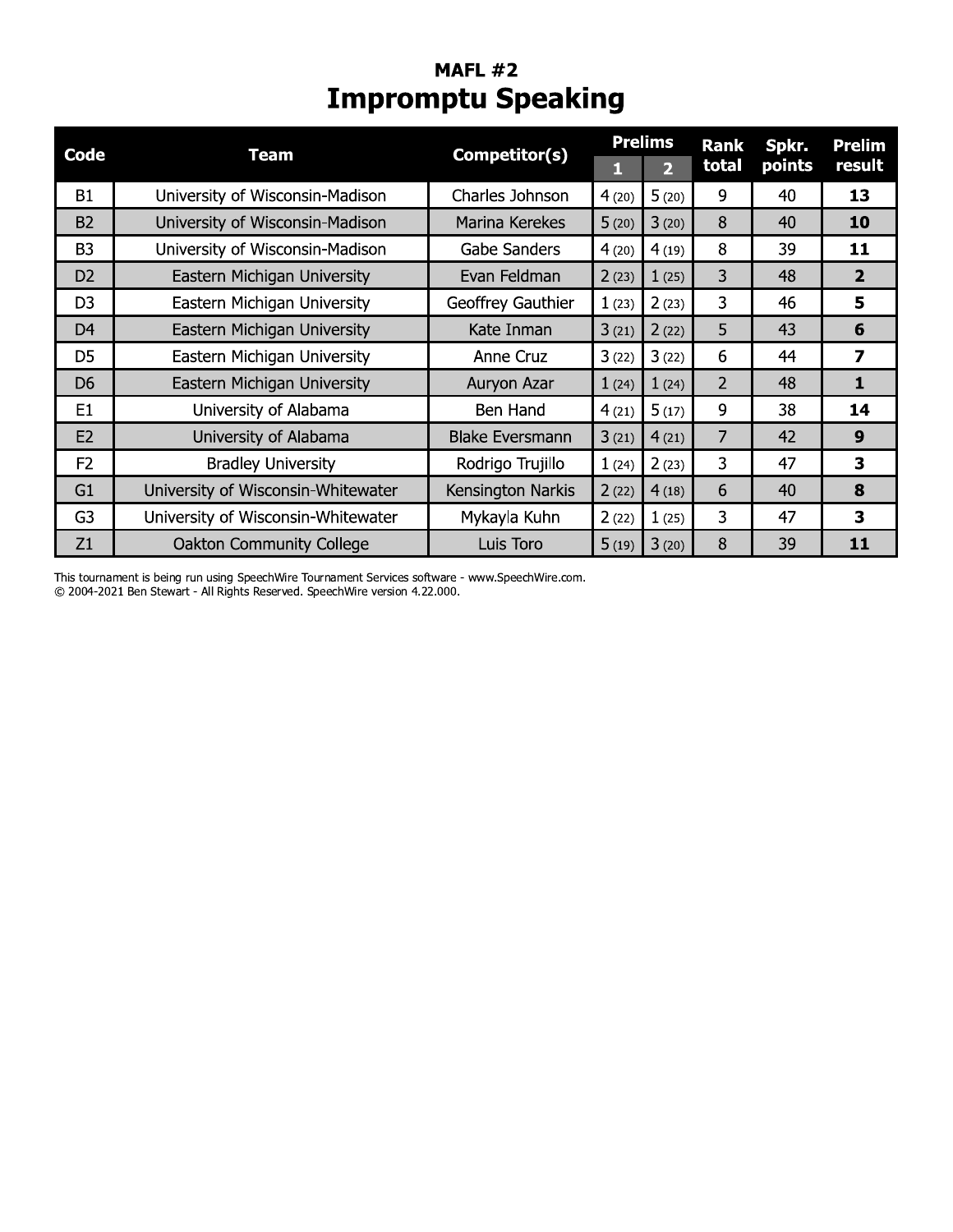## **MAFL #2 Informative Speaking**

| <b>Code</b>    | <b>Team</b>                 | Competitor(s)     | <b>Prelims</b>        |                                | Rank Head to Spkr. Prelim |    |               |
|----------------|-----------------------------|-------------------|-----------------------|--------------------------------|---------------------------|----|---------------|
|                |                             |                   |                       |                                | total head                |    | points result |
| D <sub>3</sub> | Eastern Michigan University | Geoffrey Gauthier | $1(21), 1(25)$ 3(22)  |                                |                           | 68 |               |
| E <sub>3</sub> | University of Alabama       | Garrett Reynolds  | $3(19)$ , 2(24) 2(23) |                                |                           | 66 |               |
| F <sub>5</sub> | <b>Bradley University</b>   | Ethan Kirchner    | 2(20), 3(23)          | $\parallel$ 1 (24) $\parallel$ |                           | 67 |               |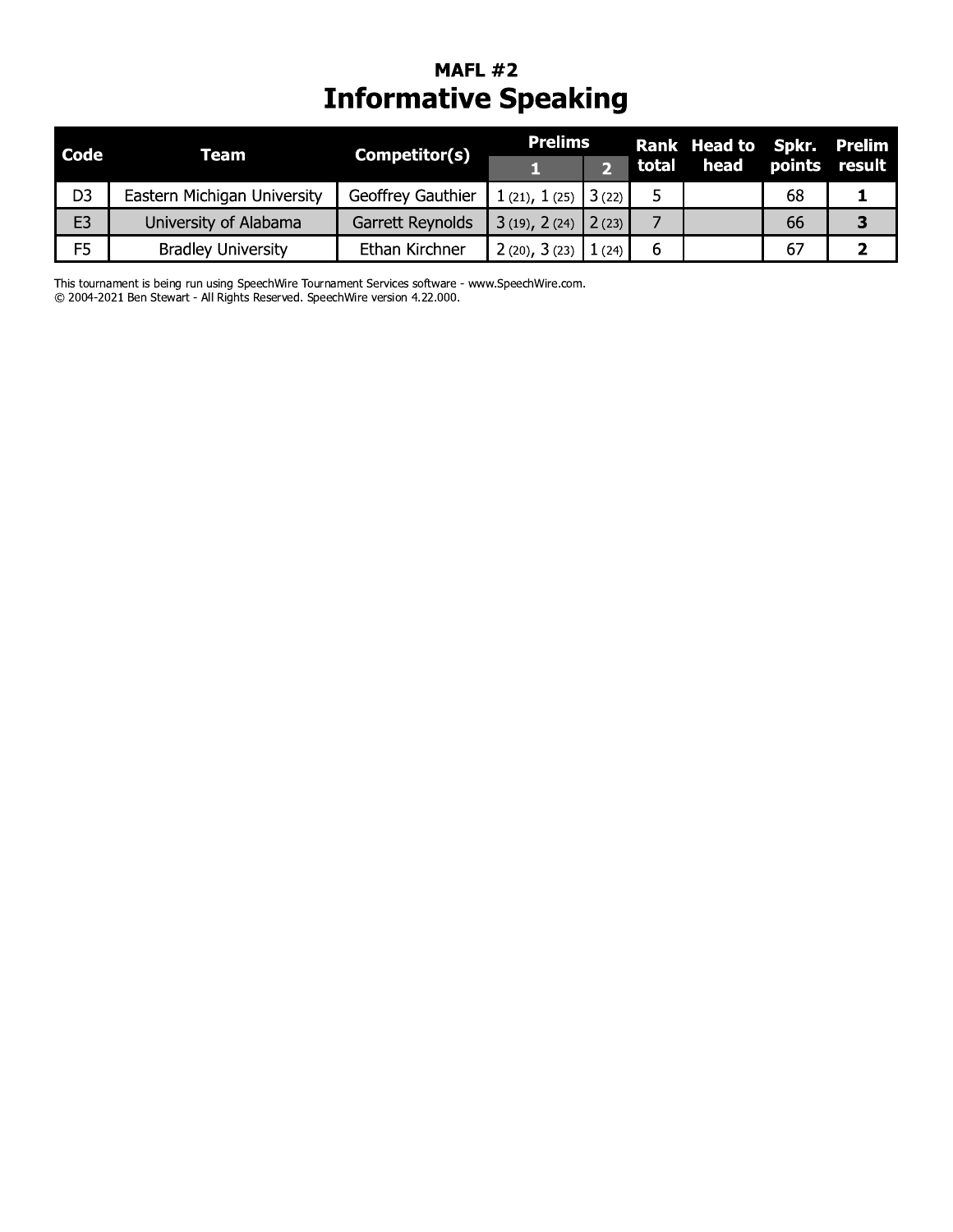## MAFL #2 **Persuasive Speaking**

| <b>Code</b>    | Team                               | Competitor(s)                                   | <b>Prelims</b>            | Rank Head to Spkr. Prelim |  |    |                    |
|----------------|------------------------------------|-------------------------------------------------|---------------------------|---------------------------|--|----|--------------------|
|                |                                    |                                                 |                           | total                     |  |    | head points result |
| D4             | Eastern Michigan University        | Kate Inman                                      | $1(25)$ $1(24)$ , $1(24)$ |                           |  | 73 |                    |
| E <sub>3</sub> | University of Alabama              | Garrett Reynolds                                | $\ 2(24)\ 2(23), 2(23)\ $ | 6                         |  | 70 |                    |
| G1             | University of Wisconsin-Whitewater | Kensington Narkis   $4(22)$   $4(21)$ , $4(20)$ |                           | 12                        |  | 63 |                    |
| G <sub>2</sub> | University of Wisconsin-Whitewater | Amanda Eaton                                    | $3(23)$ $3(22)$ , $3(21)$ | 9                         |  | 66 |                    |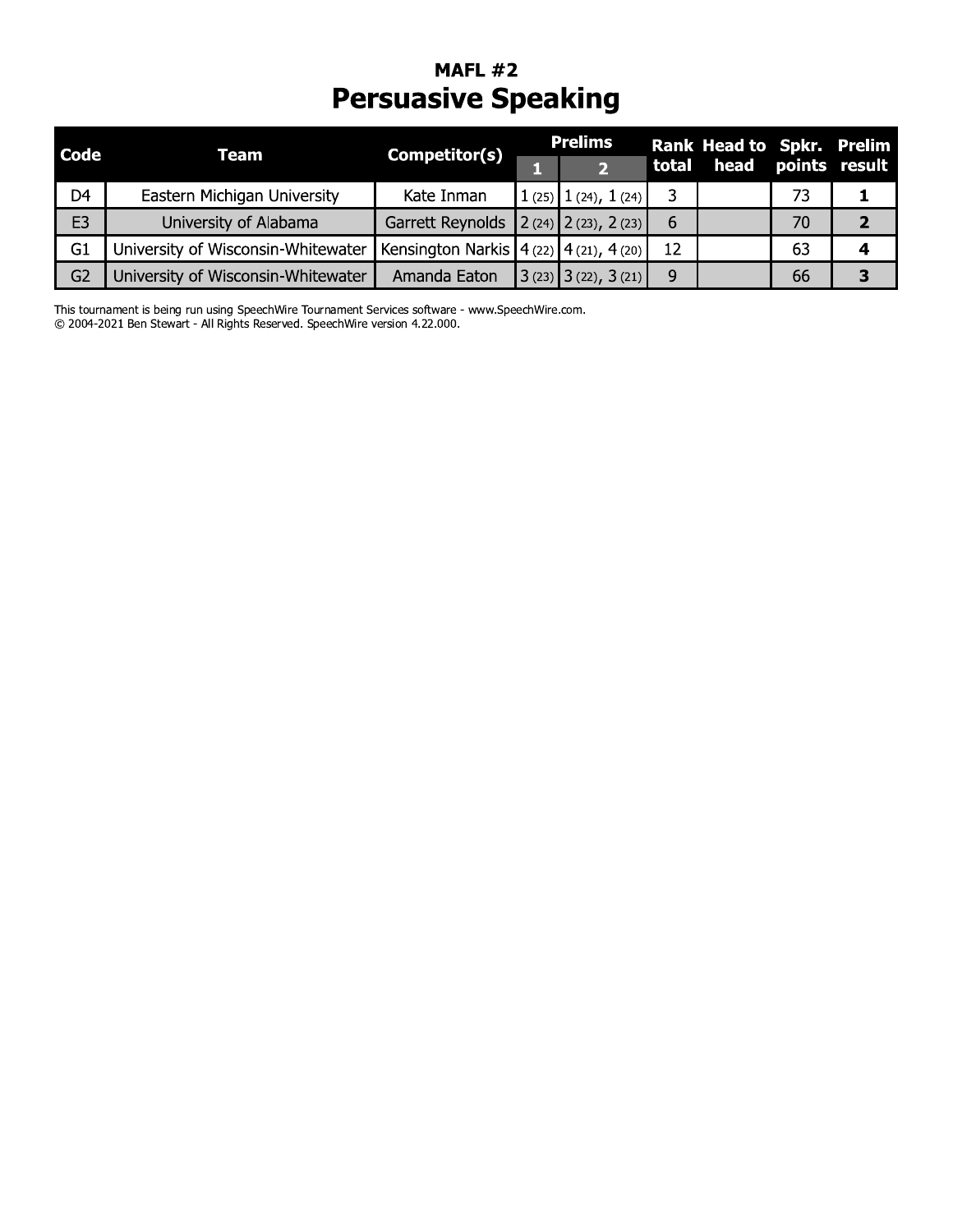## **MAFL #2 Program Oral Interp**

| <b>Code</b>    | Team                               | Competitor(s)                            | <b>Prelims</b>            |       | Rank Head to Spkr. Prelim |    |  |
|----------------|------------------------------------|------------------------------------------|---------------------------|-------|---------------------------|----|--|
|                |                                    |                                          |                           | total | head points result        |    |  |
| F <sub>3</sub> | <b>Bradley University</b>          | Sarah Hazenfield 2 (22) $1$ (23), 2 (24) |                           |       |                           | 69 |  |
| F <sub>4</sub> | <b>Bradley University</b>          | Joseph Cyrus                             | $1(23)$ $2(22)$ , $1(25)$ | 4     |                           | 70 |  |
| G <sub>4</sub> | University of Wisconsin-Whitewater | Ella Bathke                              | $3(20)$ 3(21), 3(23)      | q     |                           | 64 |  |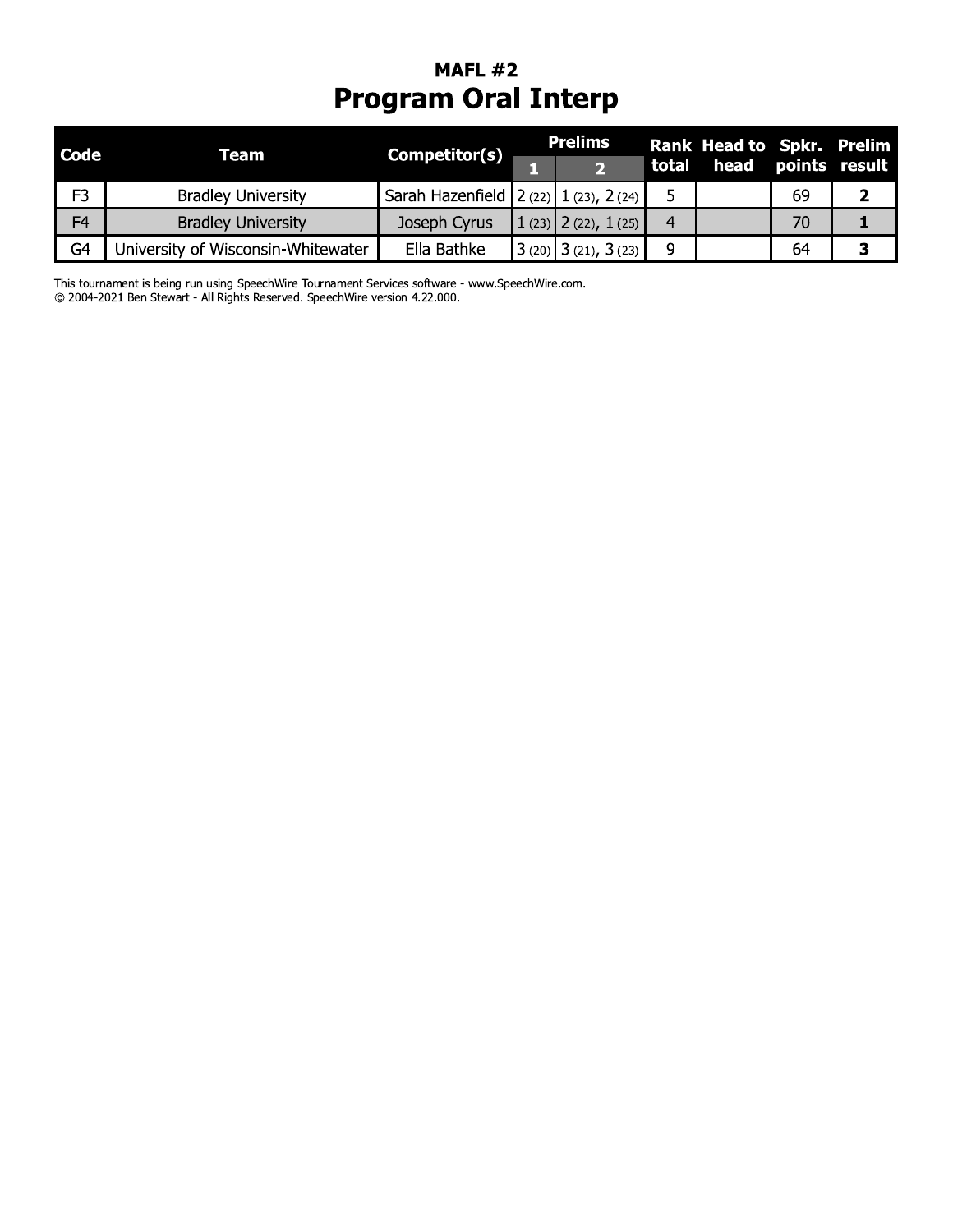### **MAFL #2 Prose**

| <b>Code</b>     |                                    |                        |       | <b>Prelims</b> |                | Rank Spkr. | <b>Prelim</b>    |
|-----------------|------------------------------------|------------------------|-------|----------------|----------------|------------|------------------|
|                 | <b>Team</b>                        | Competitor(s)          |       | $\overline{2}$ | total          | points     | result           |
| C1              | University of Illinois at Chicago  | Lavontae Morrow        | 3(23) | 3(22)          | 6              | 45         | 5                |
| D <sub>1</sub>  | Eastern Michigan University        | Patricia Terhaar       | 2(21) | 2(23)          | $\overline{4}$ | 44         | 3                |
| D <sub>10</sub> | Eastern Michigan University        | Gavin Allen            | 1(25) | 5(20)          | 6              | 45         | 5                |
| D <sub>5</sub>  | Eastern Michigan University        | Anne Cruz              | 4(19) | 1(25)          | 5              | 44         | $\boldsymbol{4}$ |
| D <sub>8</sub>  | Eastern Michigan University        | Cassie Paige           | 4(22) | 4(21)          | 8              | 43         | 8                |
| D <sub>9</sub>  | Eastern Michigan University        | Sarah Dubinsky         | 1(22) | 1(24)          | $\overline{2}$ | 46         | 1                |
| F <sub>3</sub>  | <b>Bradley University</b>          | Sarah Hazenfield       | 3(20) | 3(22)          | 6              | 42         | 7                |
| F <sub>5</sub>  | <b>Bradley University</b>          | Ethan Kirchner         | 2(24) | 2(23)          | $\overline{4}$ | 47         | $\overline{2}$   |
| G <sub>2</sub>  | University of Wisconsin-Whitewater | Amanda Eaton           | 5(18) | 4(21)          | 9              | 39         | 9                |
| G <sub>5</sub>  | University of Wisconsin-Whitewater | Emma Brumage-Kilcourse | 5(21) | 5(18)          | 10             | 39         | 10               |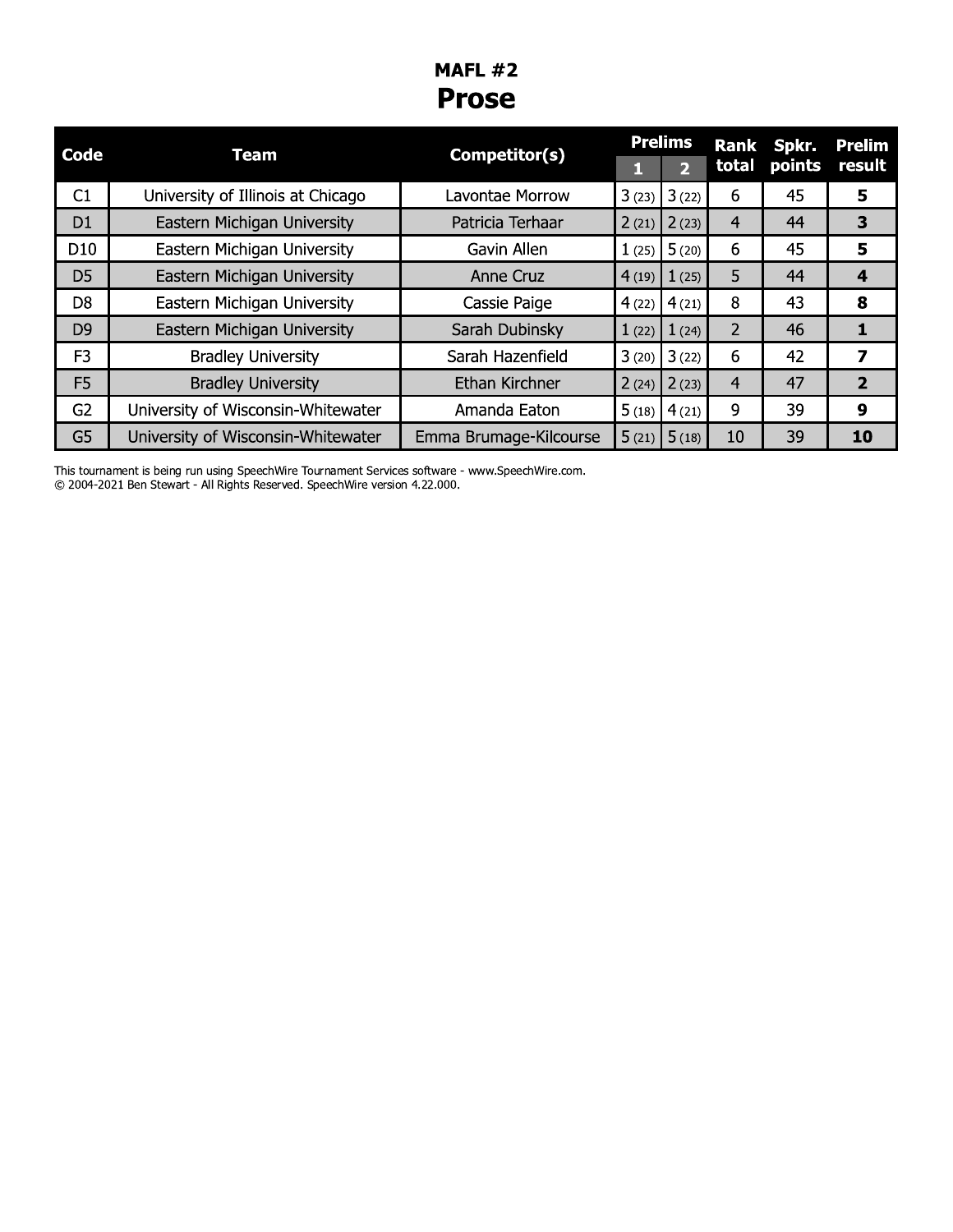# **MAFL #2 After Dinner Speaking**<br>**Elimination round results**

There are no elimination rounds in this grouping yet.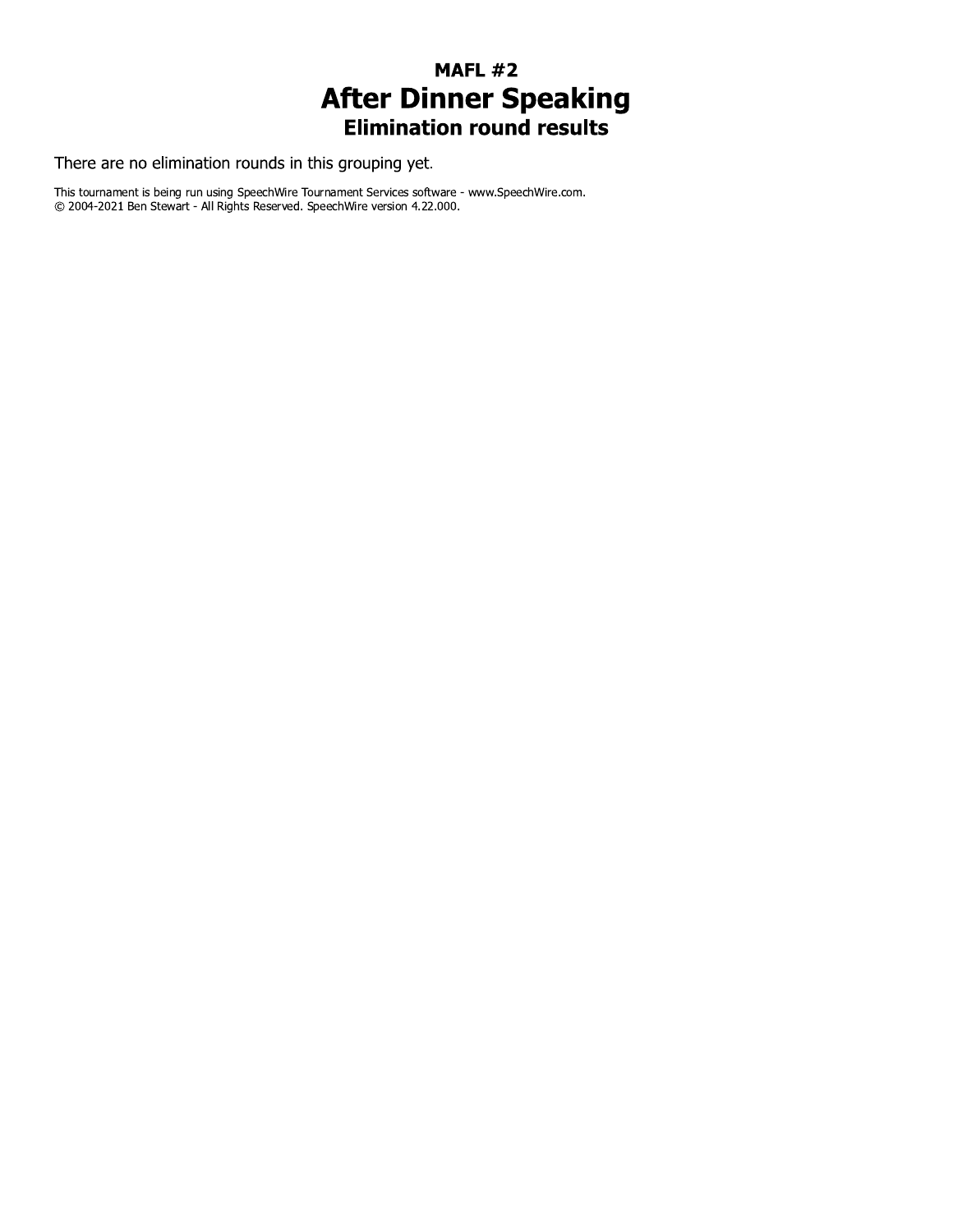#### **MAFL #2 Communication Analysis Elimination round results**

There are no elimination rounds in this grouping yet.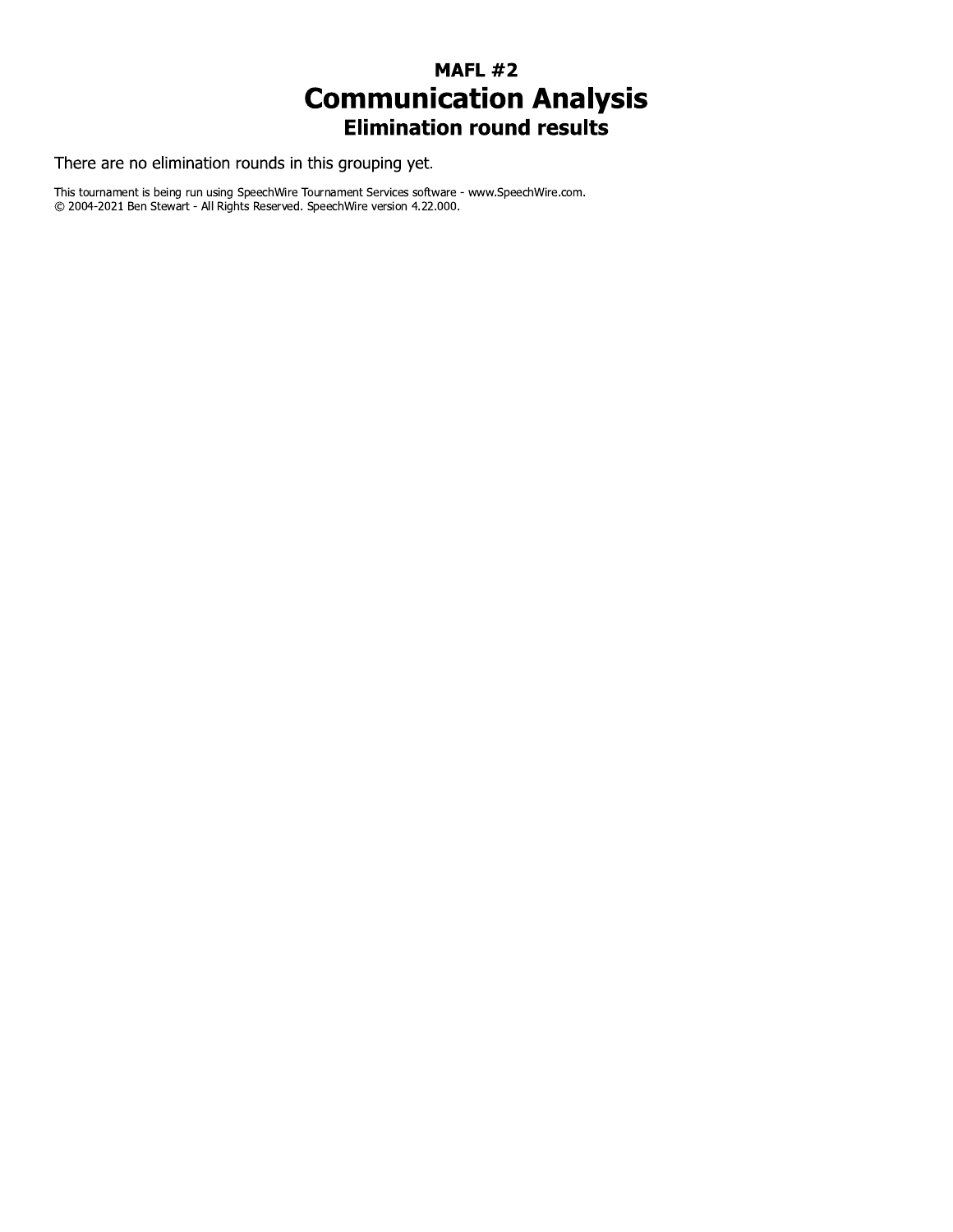## **MAFL #2 Dramatic Interpretation**<br>Elimination round results

There are no elimination rounds in this grouping yet.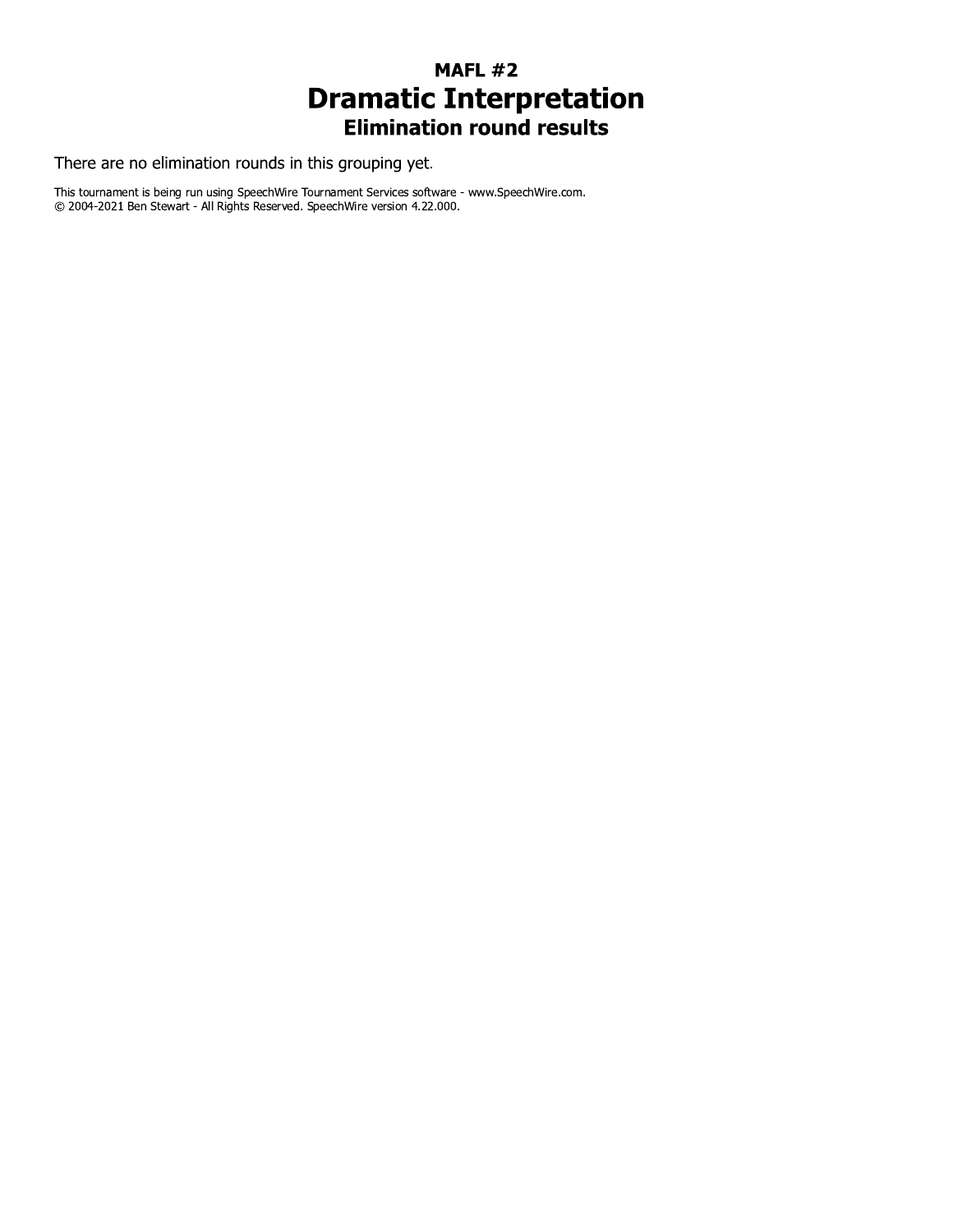## **MAFL #2 Duo Interpretation**<br>Elimination round results

There are no elimination rounds in this grouping yet.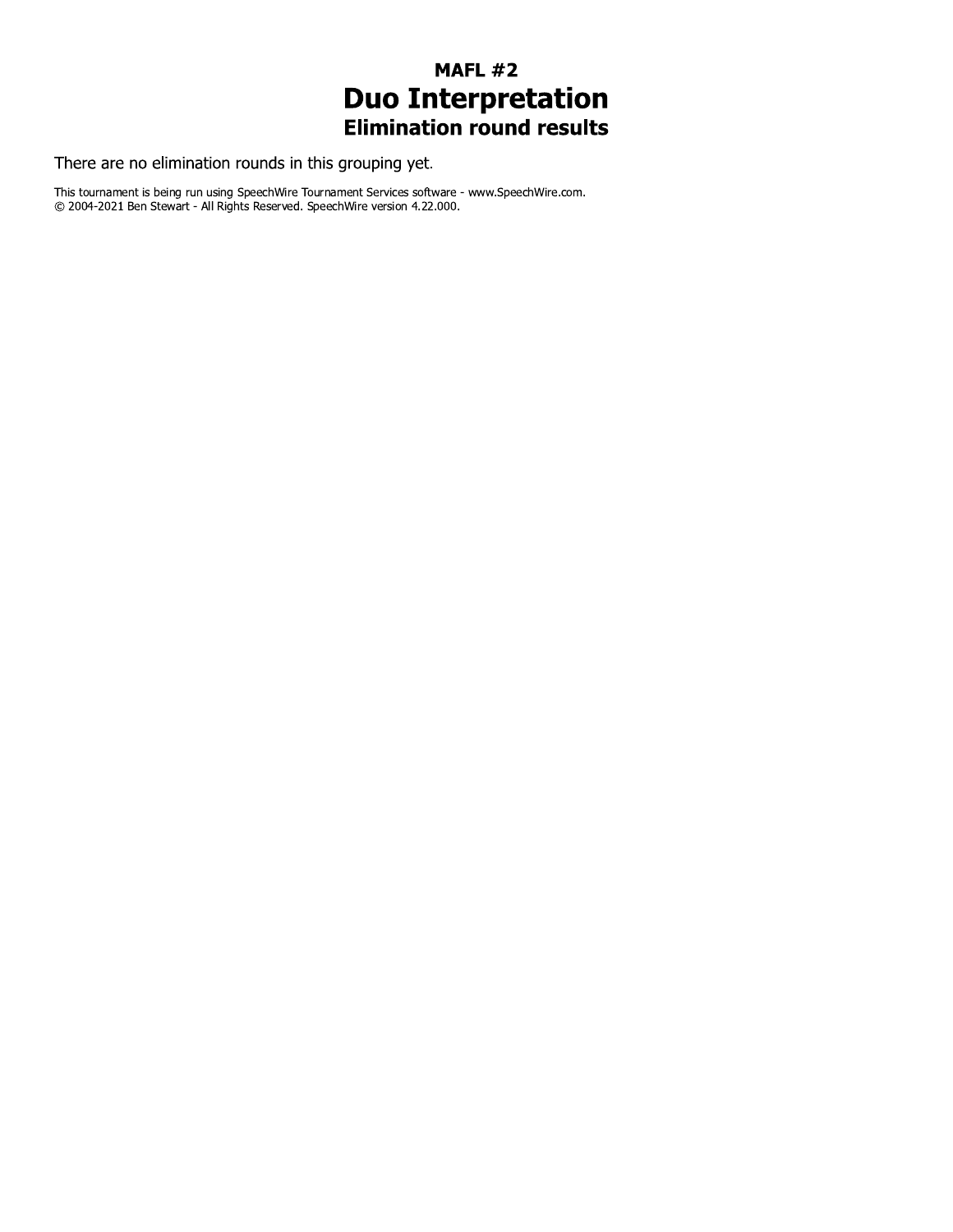### MAFL  $\#Z$ Extemporaneous speaking **Elimination round results**

#### **Final round**

| Code           | <b>Name</b>       | <b>Team</b>                                                                                            | A4             | A9 | <b>B1</b>          | total | <b>Rank Judges Spkr.</b><br>pref. | points | <b>Place</b>   |
|----------------|-------------------|--------------------------------------------------------------------------------------------------------|----------------|----|--------------------|-------|-----------------------------------|--------|----------------|
| D <sub>6</sub> | Auryon Azar       | Eastern Michigan University $\left  \frac{1}{24} \right  \left  \frac{25}{12} \right $ (20)            |                |    |                    | 5     |                                   | 69     | 1              |
| F <sub>2</sub> | Rodrigo Trujillo  | <b>Bradley University</b>                                                                              | $4(21)$ 3 (22) |    | 1(22)              | 8     |                                   | 65     | $\overline{2}$ |
| D <sub>3</sub> | Geoffrey Gauthier | Eastern Michigan University 3 (22) 6 (19) 2 (21)                                                       |                |    |                    | 11    |                                   | 62     | 3              |
| D <sub>2</sub> | Evan Feldman      | Eastern Michigan University 6 (19) 2 (24) $\vert$ 4 (19)                                               |                |    |                    | 12    | $\overline{4}$                    | 62     | 4              |
| D <sub>4</sub> | Kate Inman        | Eastern Michigan University $\left 2\right\rangle(23)\left 5\right\rangle(20)\left 5\right\rangle(18)$ |                |    |                    | 12    | 5.                                | 61     | 5              |
| E1             | Ben Hand          | University of Alabama                                                                                  |                |    | (5(20) 4(21) 6(17) | 15    |                                   | 58     | 6              |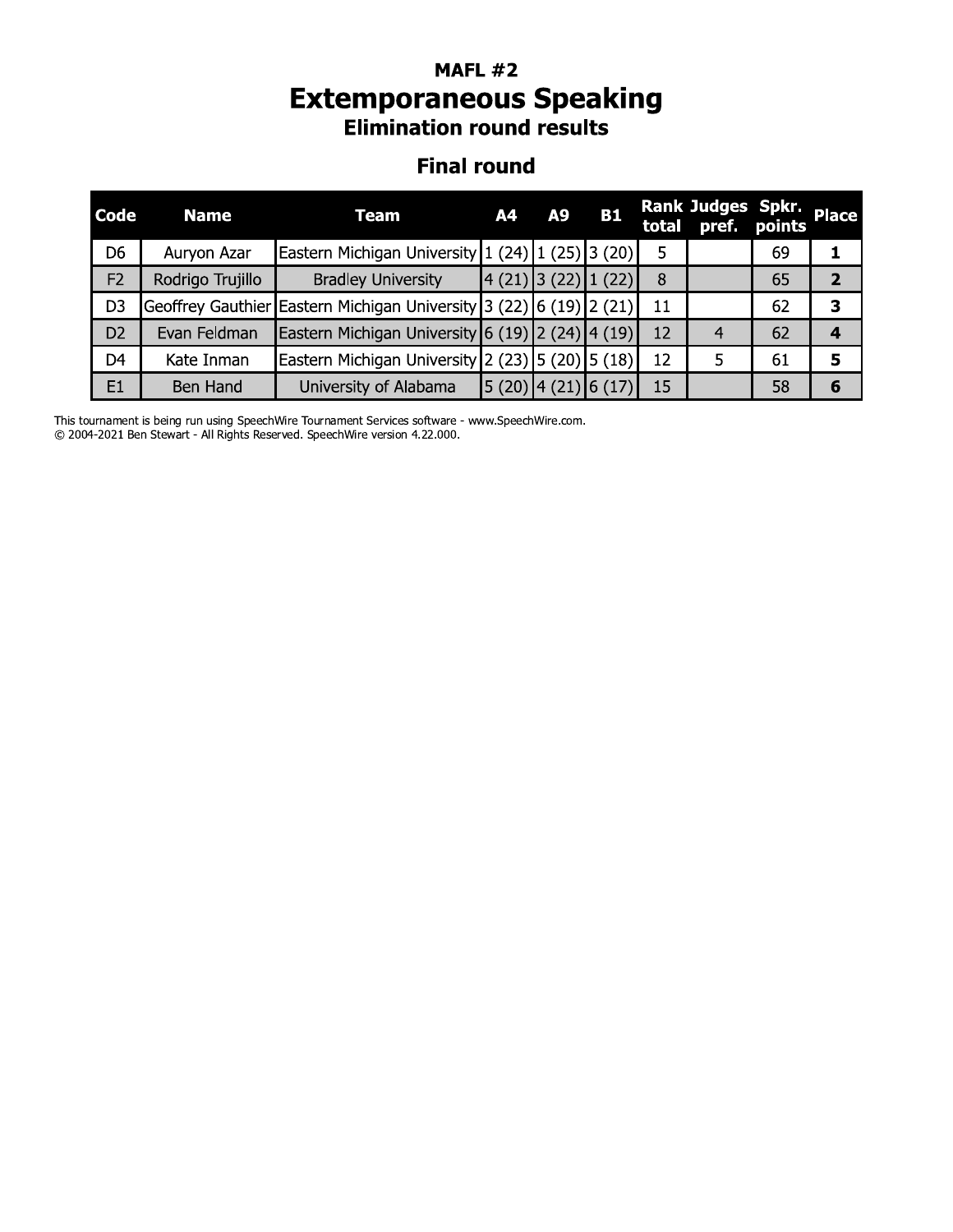### MAFL  $\#Z$ **Impromptu Speaking Elimination round results**

#### **Final round**

| Code           | <b>Name</b>       | <b>Team</b>                        | E1 | A3 | <b>A8</b>                                                                  |    | Rank Judges Spkr.<br>total pref. | points | <b>Place</b> |
|----------------|-------------------|------------------------------------|----|----|----------------------------------------------------------------------------|----|----------------------------------|--------|--------------|
| D <sub>6</sub> | Auryon Azar       | Eastern Michigan University        |    |    | $1(25)$ $1(24)$ $4(22)$                                                    | 6  |                                  | 71     | 1            |
| D <sub>4</sub> | Kate Inman        | Eastern Michigan University        |    |    | 4 (22) 2 (23) 2 (24)                                                       | 8  |                                  | 69     | $\mathbf{2}$ |
| G <sub>3</sub> | Mykayla Kuhn      | University of Wisconsin-Whitewater |    |    | $\left 2\right\rangle(24)\left 3\right\rangle(22)\left 6\right\rangle(20)$ | 11 | 3                                | 66     | 3            |
| D <sub>3</sub> | Geoffrey Gauthier | Eastern Michigan University        |    |    | $\left 5(21)\right 5(20)\right 1(25)$                                      | 11 | $\overline{4}$                   | 66     | 4            |
| F <sub>2</sub> | Rodrigo Trujillo  | <b>Bradley University</b>          |    |    | $(23)$ $(4 (21)$ $(5 (21)$                                                 | 12 |                                  | 65     | 5            |
| D <sub>2</sub> | Evan Feldman      | Eastern Michigan University        |    |    | $(6(20)$ 6 (18) 3 (23)                                                     | 15 |                                  | 61     | 6            |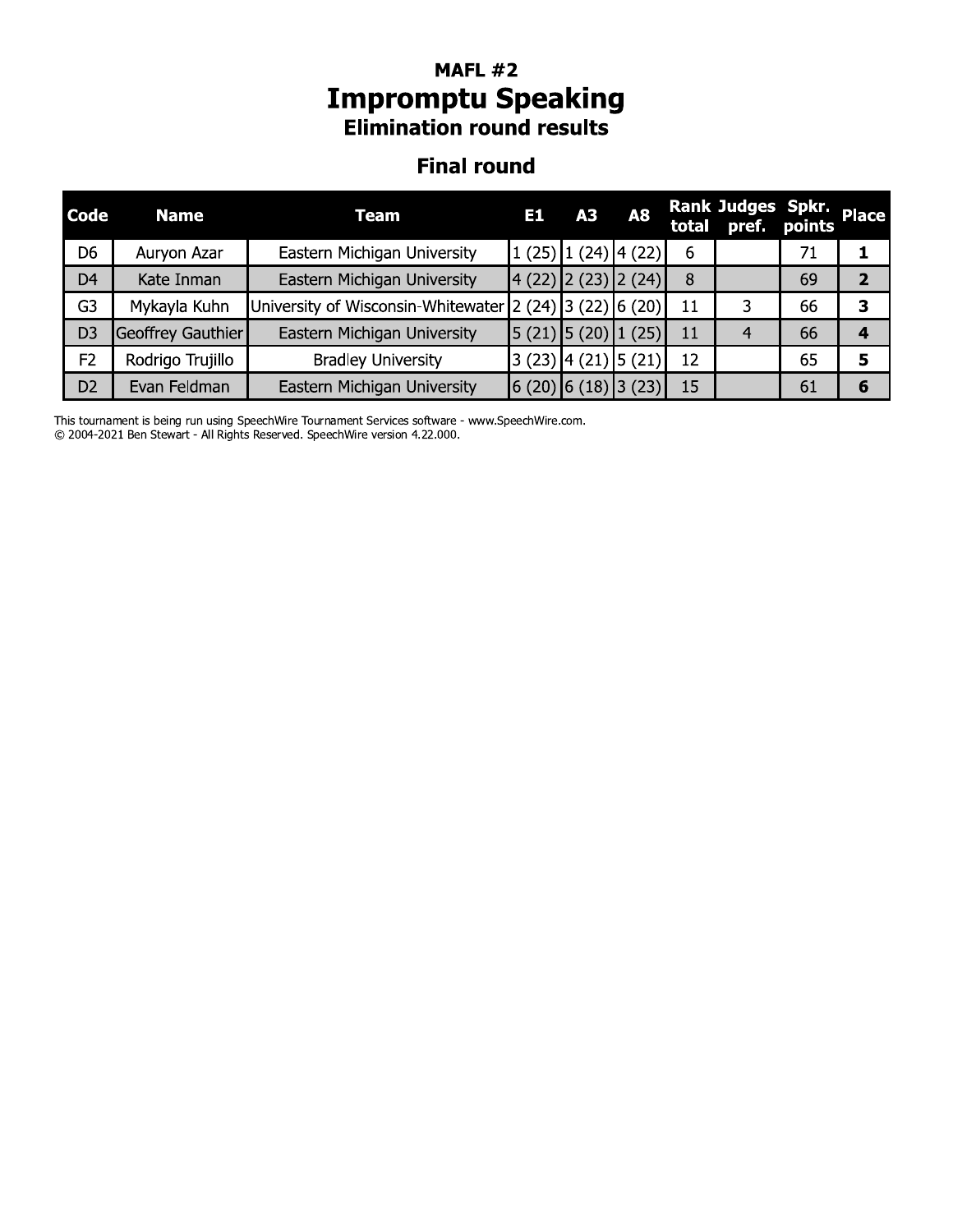# **MAFL #2 Informative Speaking**<br>Elimination round results

There are no elimination rounds in this grouping yet.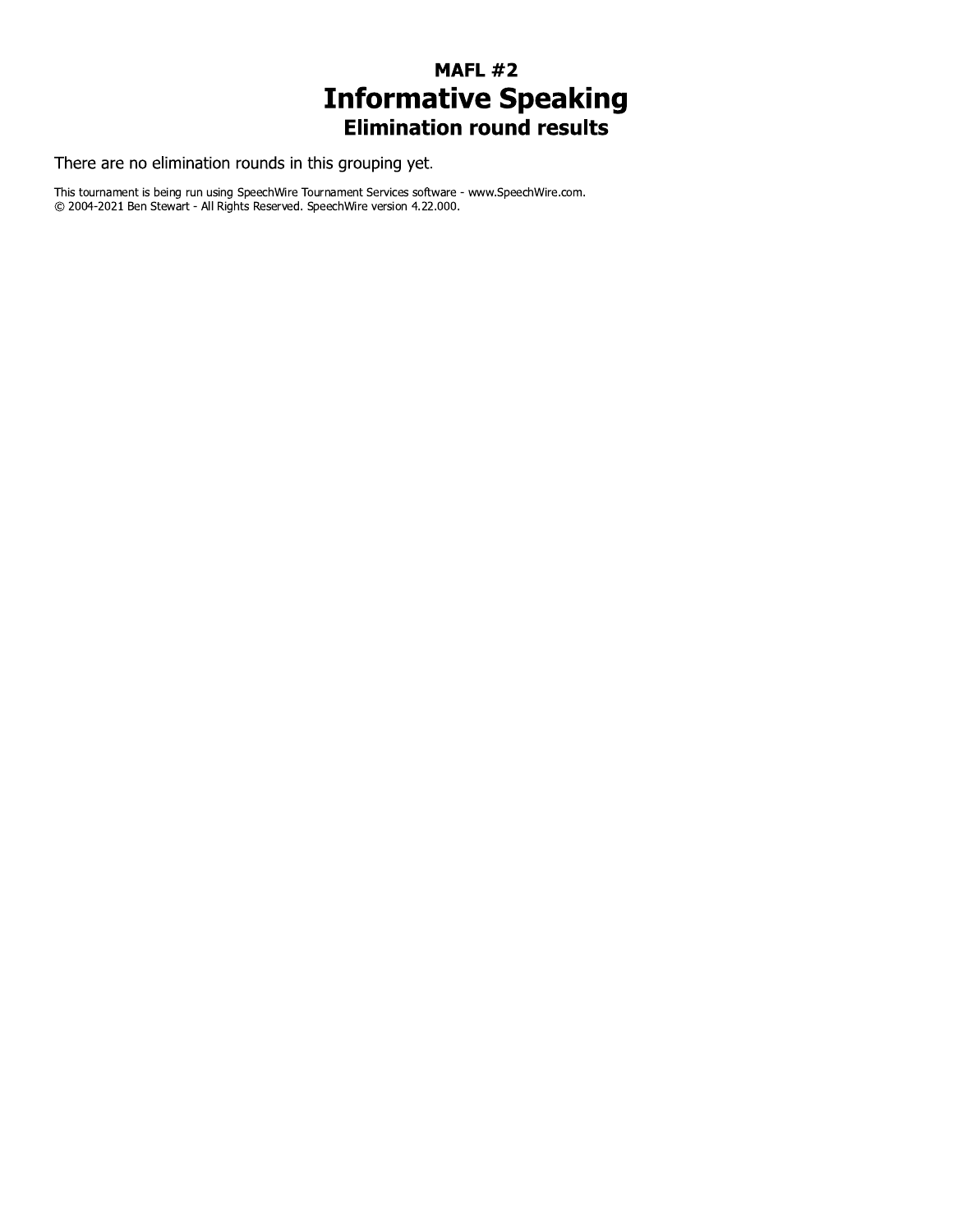## **MAFL #2 Persuasive Speaking**<br>Elimination round results

There are no elimination rounds in this grouping yet.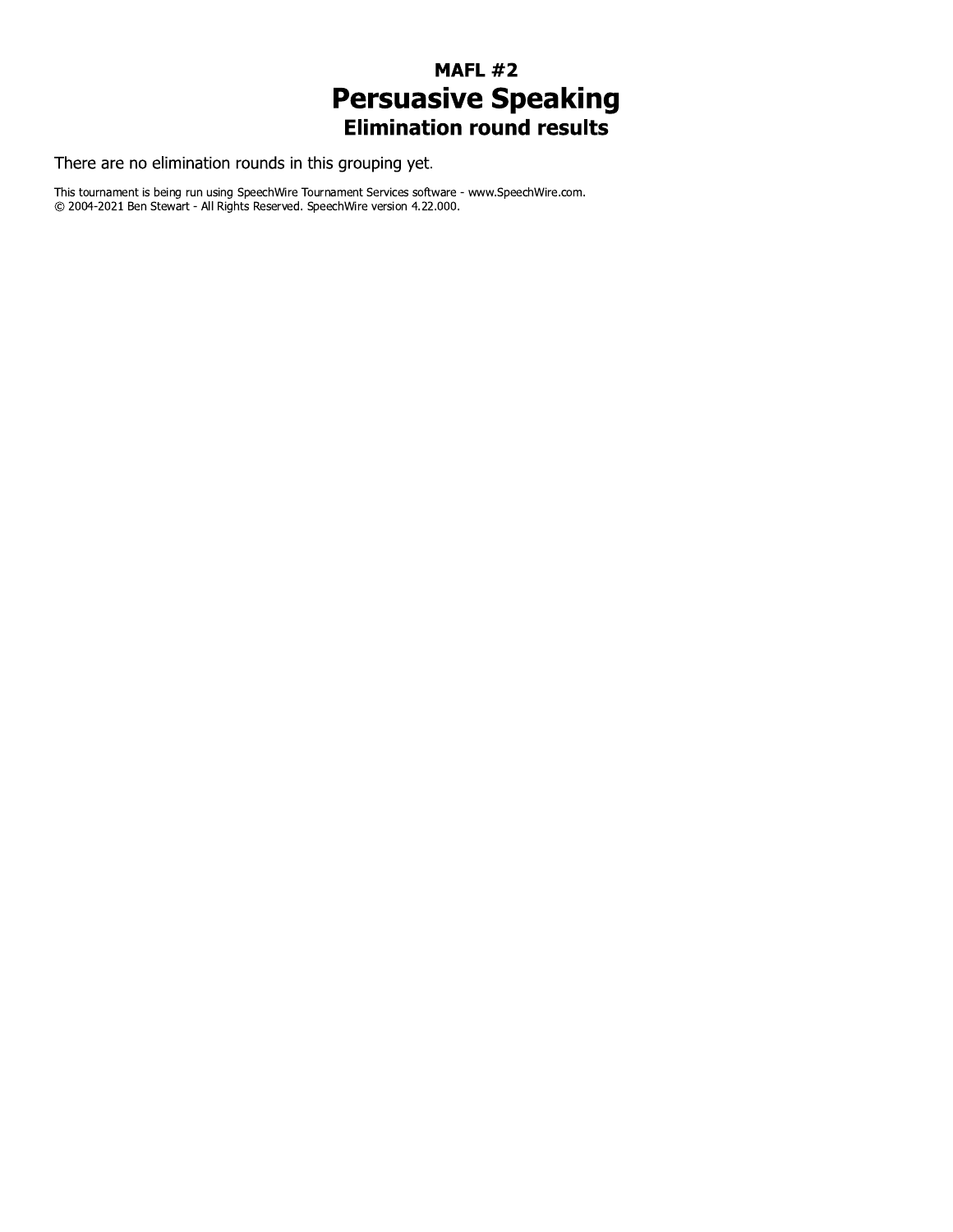## **MAFL #2 Poetry**<br>Elimination round results

There are no elimination rounds in this grouping yet.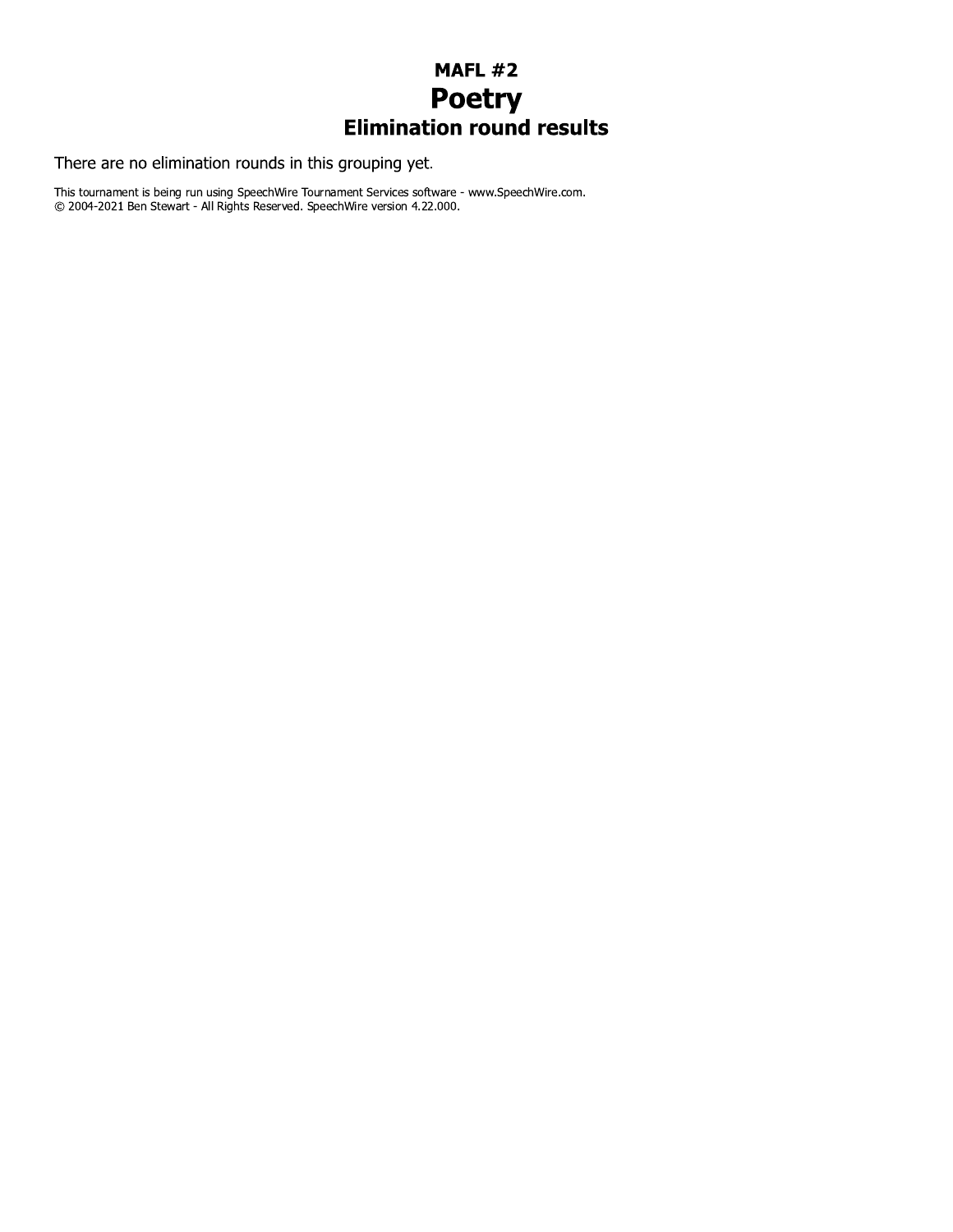## **MAFL #2 Program Oral Interp**<br>Elimination round results

There are no elimination rounds in this grouping yet.